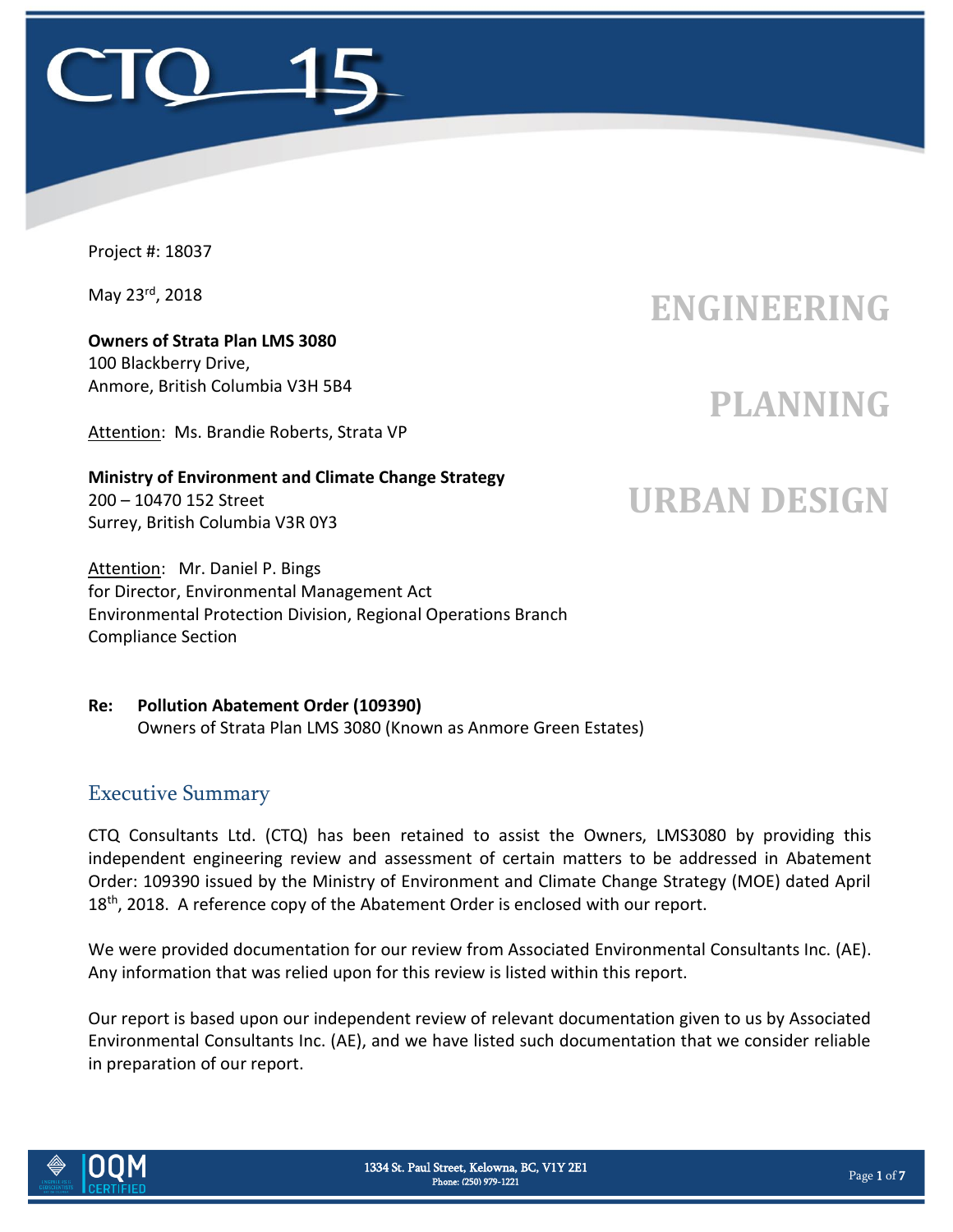

While there usually exists more than one solution to a particular challenge, we must complete a litmus test before making our Professional recommendation. Optimising the solution so that it is sustainable is the goal of every solution. Sustainability can be assessed in terms of the social, environmental and financial parameters:

- 1. The duty to uphold and protect the public interest is paramount; (Social)
- 2. Protection of the Environment; (Environmental)
- 3. Is it a practical, financially sound solution (Financial)?

This is not the first time that this system has not met the requirements of the Waste Discharge Permit (4606) and a detailed summary of events can be found in the Action Plan for Pollution Abatement Order 109192 dated January 19<sup>th</sup>, 2018 prepared by AE.

This report is based on sound Engineering judgement, Best Management Practices and an acceptable level of risk.

Solutions reviewed were as follows:

- 1. Reconstruction of the existing system;
- 2. Mounded System;
- 3. Tertiary Treatment (on-site and off-site discharge);
- 4. Pump and Haul; and
- 5. Tie into the existing Municipal Sanitary Sewer System.

CTQ and the writer of this report are not willing to Professionally sign off on any solution other than abandoning the existing disposal system and tying AGE's sanitary sewer system into the municipal sanitary sewer system to eliminate the risk to the Public and the Environment. The reasons for this recommendation are outline within this report.

#### 1. Introduction and Scope of this Report

This report focusses on the most recent Abatement Order (109390) which states that the Director of the Environmental Management Act is satisfied that there is breakout causing pollution on the school District property. The Owners of Strata Plan LMS 3080 are ordered to comply with;

- 1. Retain a Professional Engineer to address options for continued on-site disposal under the Waste Discharge Permit 4606; (This report)
- 2. Retain a second Professional Engineer, approved by MOE, to review this report; (Completed by Mr. C. Jeffery Oland, P.Eng. Approved by MOE on May 10<sup>th</sup>, 2018 via email)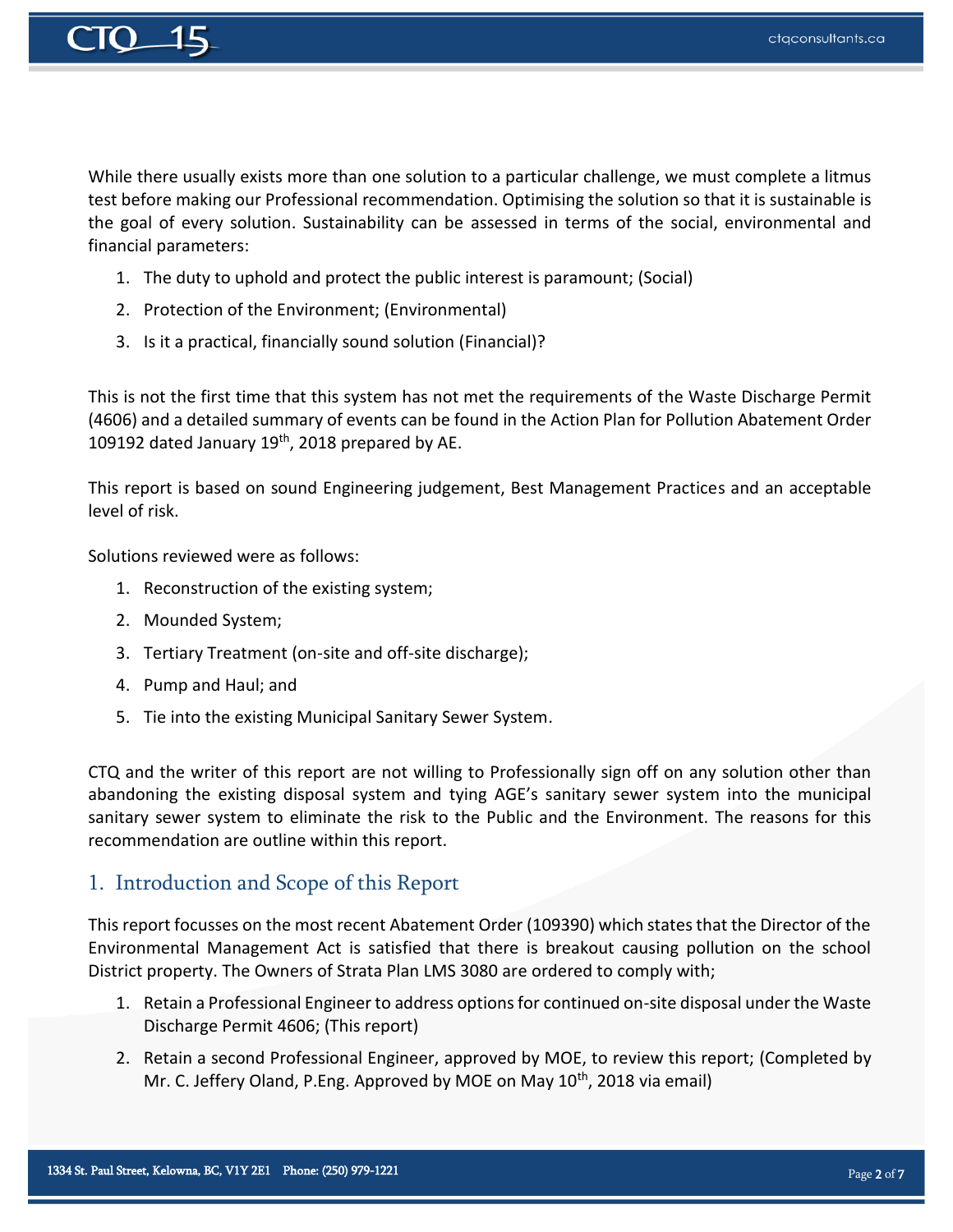

- 3. Submit the peer review assessment by May 23 $^{rd}$ , 2018;
- 4. Continue to take actions to mitigate the risk of Human contact. (AE Responsible).

This report is the deliverable under item 1. Of the Abatement Order which will be peer reviewed as required under item 2. Of the Abatement Order.

This report reviews, historical documentation, regulations relating to the design of the effluent disposal systems, the evidence of failure and possible solutions. From this, recommendations are provided.

## 2. Information Reviewed and Relied Upon

The following documents were provided to CTQ and were relied upon in preparation of this review report.

- 1. Abatement Order 109390, dated April 8th, 2018;
- 2. Action Plan for Pollution Abatement Order 109192 (PE 4606) dated January 19<sup>th</sup>, 2018;
- 3. The follow up Formal Report Pollution Abatement Order 109192 (PE-4606) (Authored by AE, dated April 5<sup>th</sup>, 2018);
- 4. Technical Memorandum from AE dated October 16<sup>th</sup>, 2017 (Results of September 2017 Soil Testing), and
- 5. Assessment of the Ability to Repair or Replace the Septic Treatment Plant Effluent Disposal Fields at Anmore Green Estates, Anmore, BC prepared by S. Graham Engineering and Geology Inc., (GEG) dated January  $15<sup>th</sup>$ , 2018.

Material facts from the above are not repeated in this report except where necessary to summarize findings or recommendations.

### 3. Regulation Relating to the Design.

While it was stated in the Abatement Order that…"Under a permitting regime, the statutory decision maker is not bound by the restrictions within the Municipal Wastewater Regulation and may approve anything which is sufficiently protective of the environment and human health…" as designers of systems we take these regulations as minimums. As regulations change from time to time, Best Management Practices dictate that we should design to the most up to date requirements when it comes to Public Health and Safety.

Understanding the responsibilities and duties of a Professional Engineer is key to how recommendations in this report are derived. The people of British Columbia, through an Act of Parliament, have given Professional Engineers and Geoscientists responsibilities and the right of self governance. The "Engineers and Geoscientists Act" states that "…the Association in it's duties is to uphold and protect the public interest respecting the practice of Professional Engineering..."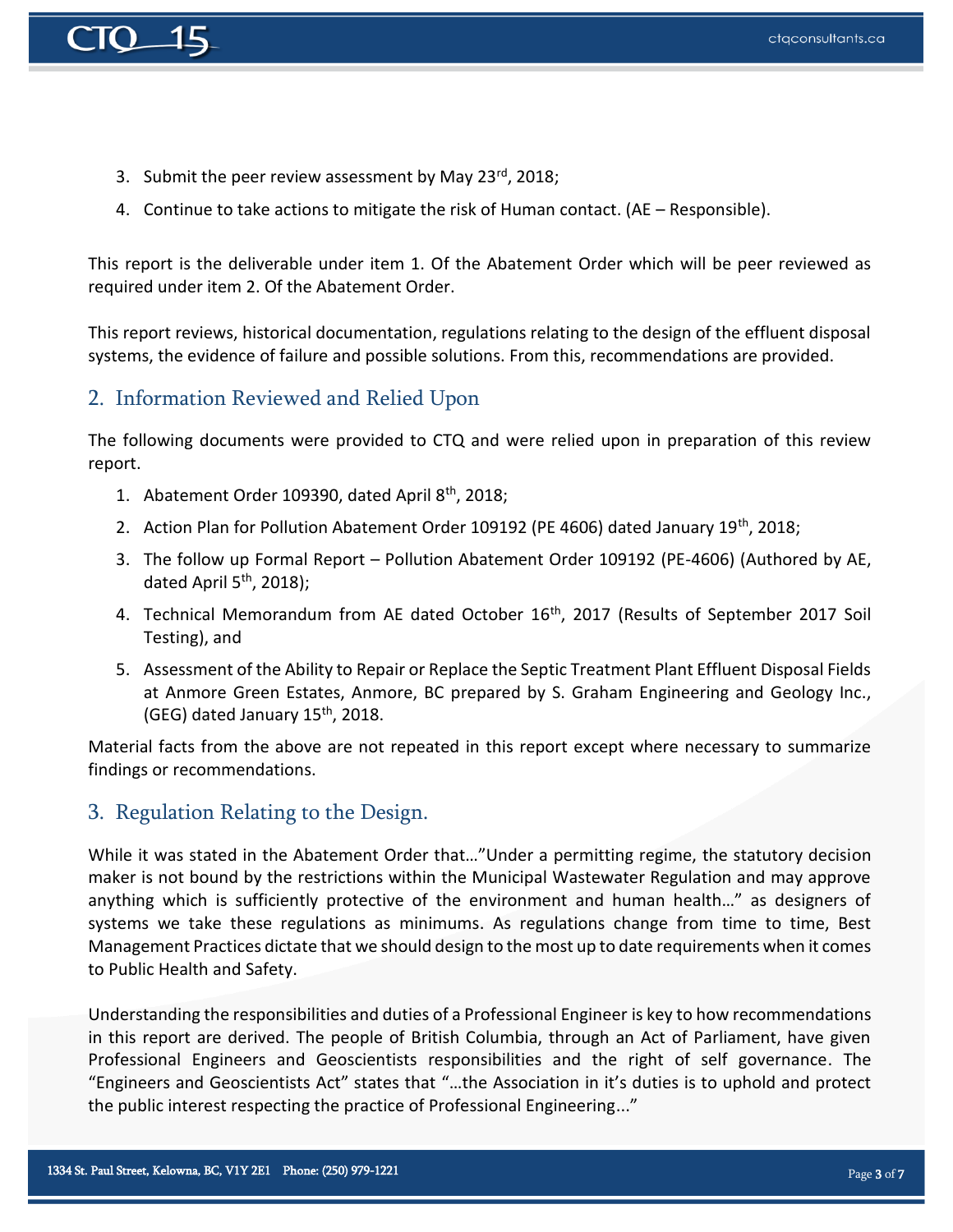

The Engineers and Geoscientists of British Columbia (The Association) in its Code of Ethics states as the number one tenet, "Hold paramount the safety, health and welfare of the public, the protection of the environment and promote health and safety within the workplace."

Therefore while the Waste Discharge Permit 4606 was approved under different regulations than the Municipal Wastewater Regulations of today it is our belief that the most current regulations should govern our recommendation.

## 4. Evidence of Failure

We do not think there is any question to the evidence of failure of the Anmore Green Estates effluent ground disposal system. As stated in the report prepared by GEG, there are numerous reasons why the disposal fields cannot be reconstructed, from geometric requirements such as pipe length, required setbacks, depth to unsaturated soils and required distances for down gradient breakout. Therefore if a suitable treatment process was installed the likelihood of breakout still exists and as such the risk to the Public Health still exists as it is unlikely that the treatment process is fail-proof.

#### 5. Possible Solutions Reviewed

The Abatement Order states…"Retain a professional engineer to prepare a detailed report which addresses options for continued on-site disposal of Anmore Green Estates sewage flows under the authority of waste discharge permit 4606. This report must address all possible options and discuss their viability."

While the order only requires review of on-site disposal options we have also reviewed other options that do not include on-site disposal.

Many of the following systems have been reviewed by previous reports and information from these reports have been utilized in our review. The results of our review have been tabulated herein Table 5.1.

- 1. **Re and Re the existing Disposal Fields**; The original design utilised aggressive percolation rates in the calculations for the field size and since the down gradient conditions have changed there is evidence of Breakout. This unfortunately means that no ground disposal system will be acceptable due to the possibility of Breakout no matter what the quality of effluent.
- 2. **Mounded Disposal Field**; In the mounded system there is the ability to have evapotranspiration as well as infiltration and as such due to site geometric restrictions and infiltration rates this is not a viable option.
- 3. **Tertiary Treatment system**; While this will treat the effluent to a higher standard the issue becomes disposing of the effluent flows and volume. There are various types of Tertiary Treatment plants and they all involve some form of nutrient and solids removal as well as disinfection. These systems are very costly and require advanced operator experience to run and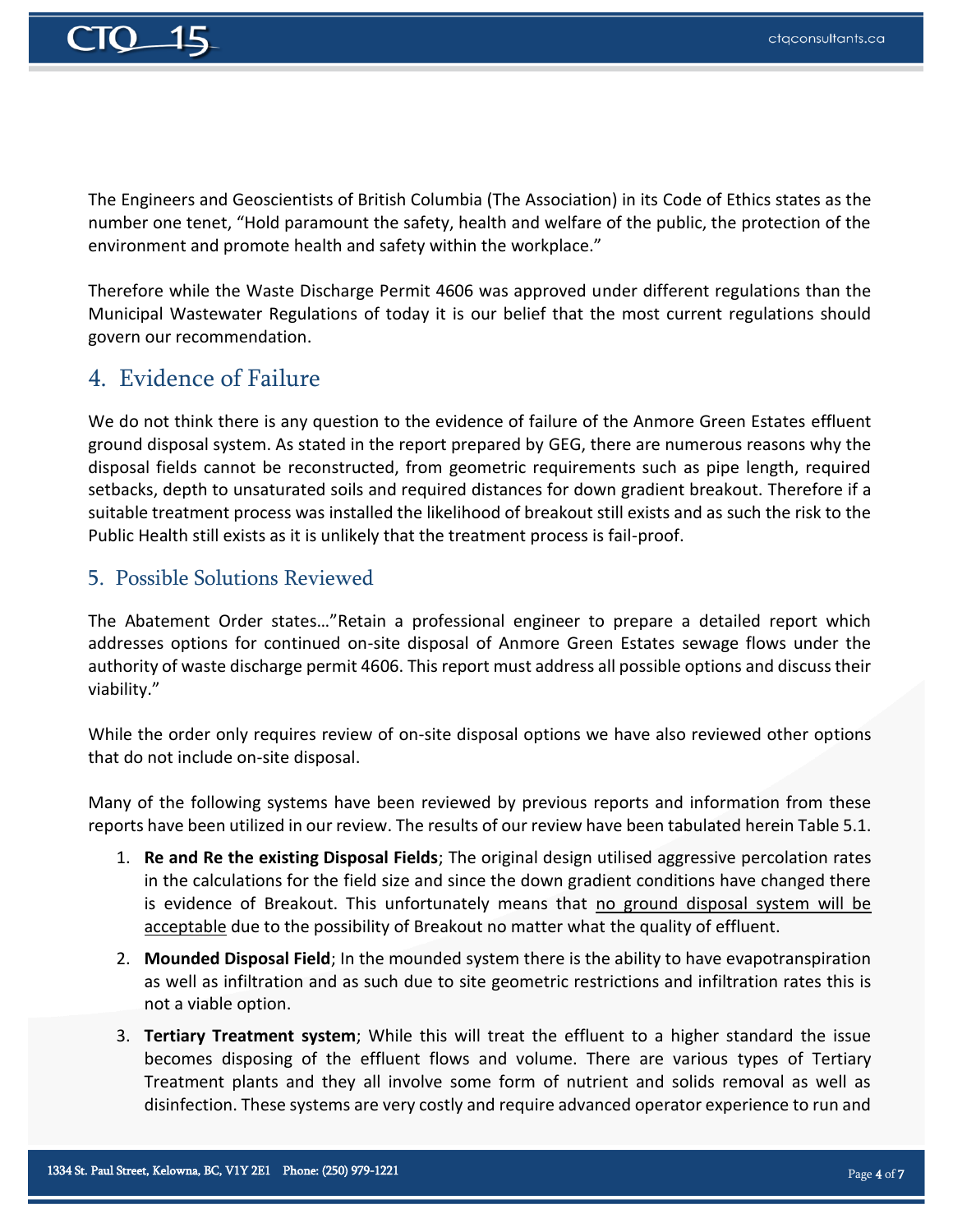

maintain the system. While this type of treatment can produce effluent to Class A or B they are not failsafe and in the writer's opinion well above the capabilities of a Strata of this size.

- a. **Disposal to Ground**; This option has been reviewed and rejected as indicated in items 1 and 2 above.
- b. **Disposal to Surface Water**; While this option is a possible solution there are other factors that need to be considered. The local watercourses dry up during the dry months and therefore the dilution factor is not achieved. This would mean that if there was a disturbance in the treatment system and the effluent quality was reduced the risk of pollution would be increased.
- c. **Disposal to deep with injection wells**. We have seen this procedure work well with geothermal systems however it greatly relies on, the permeability of the receiving ground, the chemical and biological conditions of the receiving medium. Chemical and biological fouling of the injection screens can occur rapidly causing a large reduction in flow to the point of failure. Rehabilitation of these plugged wells is time consuming and expensive. It is usually completed using either chemical and/or mechanical means to return them to their optimal flow.
- 4. **Pump and Haul**; This method is usually used as a temporary measure until a permanent solution is found. This is because it is expensive and very dependent on trucking and disposal costs.
- 5. **Disposal to the Municipal Sanitary Sewer System**. This system is the standard of modern Urban communities and is by far the most reliable method of sewage collection and treatment. The fact of scale makes this option sustainable in all the three factors.

| <b>Treatment/Disposal Method</b>         | <b>Order of Cost</b>  | <b>Risk of</b> | Reason                           |
|------------------------------------------|-----------------------|----------------|----------------------------------|
|                                          |                       | <b>Failure</b> |                                  |
| Re and Re existing disposal Fields<br>1. | Low to Medium         | Very High      | Breakout of existing             |
|                                          | Cost                  |                | Ground Water in the              |
|                                          |                       |                | wet season.                      |
| Mounded Disposal Field<br>2.             | <b>Medium Cost</b>    | Very High      | Same as Item 1.                  |
| 3.<br><b>Tertiary Treatment</b>          |                       |                |                                  |
| To Ground Disposal<br>a.                 | <b>High Cost</b>      | Very High      | Same as Item 1.                  |
| To Surface Water<br>$b_{-}$              | <b>High Cost</b>      | High           | <b>Dilution requirements</b>     |
|                                          |                       |                | and reliability.                 |
| To Deep Injection Wells<br>$C_{\cdot}$   | <b>Extremely High</b> | High           | <b>Chemical &amp; Biological</b> |
|                                          |                       |                | Fouling.                         |
| 4. Pump and Haul                         | Very High Cost        | Low            | Basically, an expensive          |
|                                          |                       |                | option to 5 below.               |
| 5. Connect to Municipal Sewer            | Low Cost              | Negligible     | Meets all                        |
|                                          |                       |                | requirements.                    |

#### **Table 5.1 – Summary of Findings.**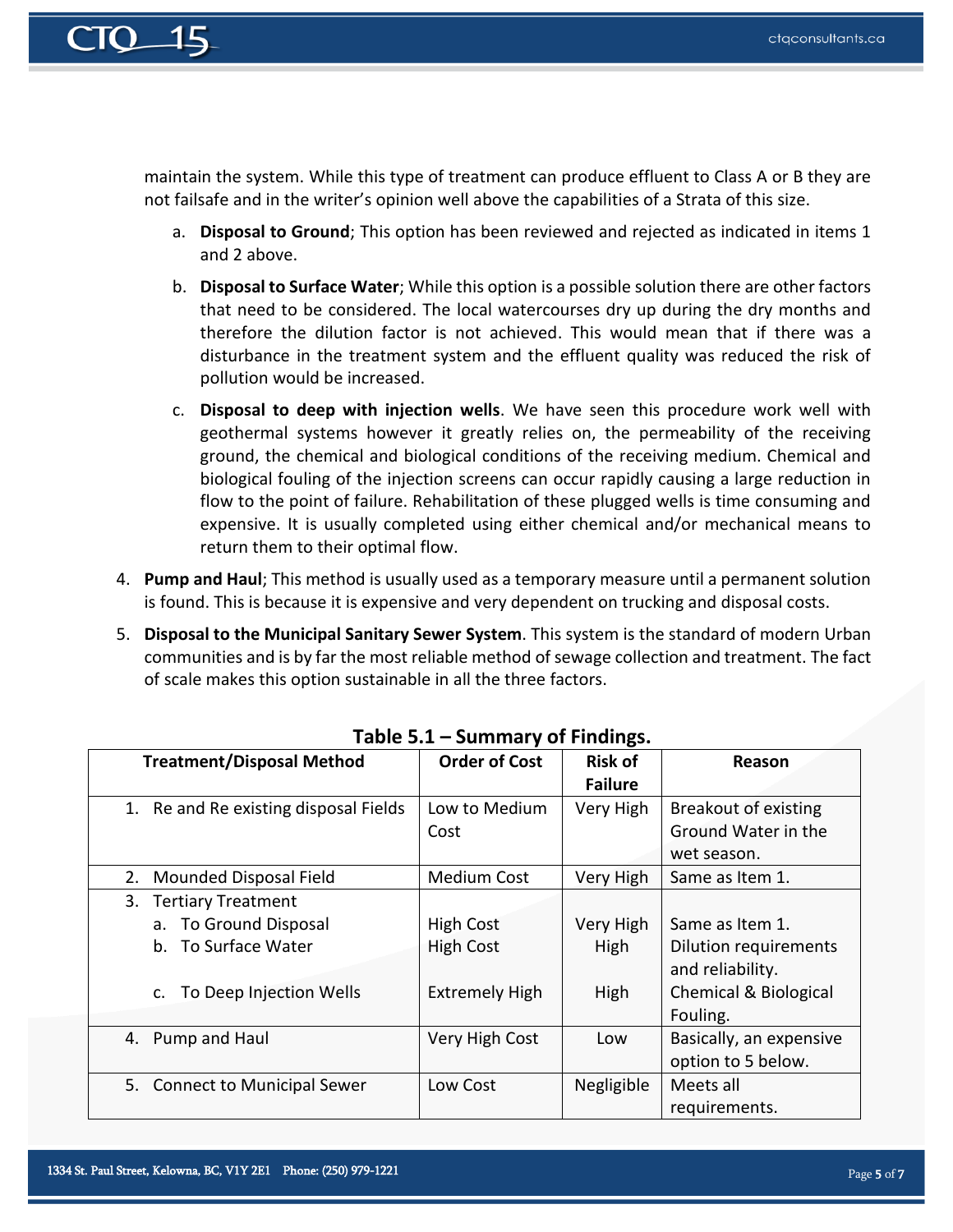

To expand on the table above:

- 1. Items 1, 2 and 3.a. above utilise the reuse of the ground disposal area and will still have risks of effluent breakout down gradient to the disposal fields especially in the wet season and therefore is not acceptable;
- 2. For item 3. Tertiary Treatment has its own complexities and sophistication that may not be best suited for a private Strata Group;
- 3. Respecting item 3.b. utilizing disposal to surface waters will fail to meet the requirements for sufficient dilution in the receiving waters at certain times of the year and as such cannot be considered viable;
- 4. Item 4, Pump and Haul is typically used as a temporary measure as it is not economically viable long term.
- 5. Item 5, disposal to the existing Municipal Sewer System will meet all the engineering and environmental requirements.

#### 6. Recommendations

Upon review of the available data supplied to CTQ it is evident that without somehow changing the groundwater regime, which we are **NOT** proposing, as that will possibly just transfer the problem somewhere else, the ground disposal method in the existing fields is a non-starter.

While the Abatement Order only requires the review of "on-site disposal" we must bring to the attention that, from a purely Engineering perspective the only solution that is sustainable in all three areas, Social, Environmental and Financial is to tie into the existing Municipal Sewer Collection System adjacent to the development.

Sincerely, **CTQ CONSULTANTS LTD.**

Matt Cameron, P.Eng., FEC Managing Partner

**CAMERO** 2018-05-23

Copy to: C. Jeffrey Oland, P.Eng – Oland Engineering Ms Fawn Ross, B.Sc., R.P.Bio – Associated Environmental Consultants Inc. Mr. Dan Bings – Ministry of Environment and Climate Change Strategy.